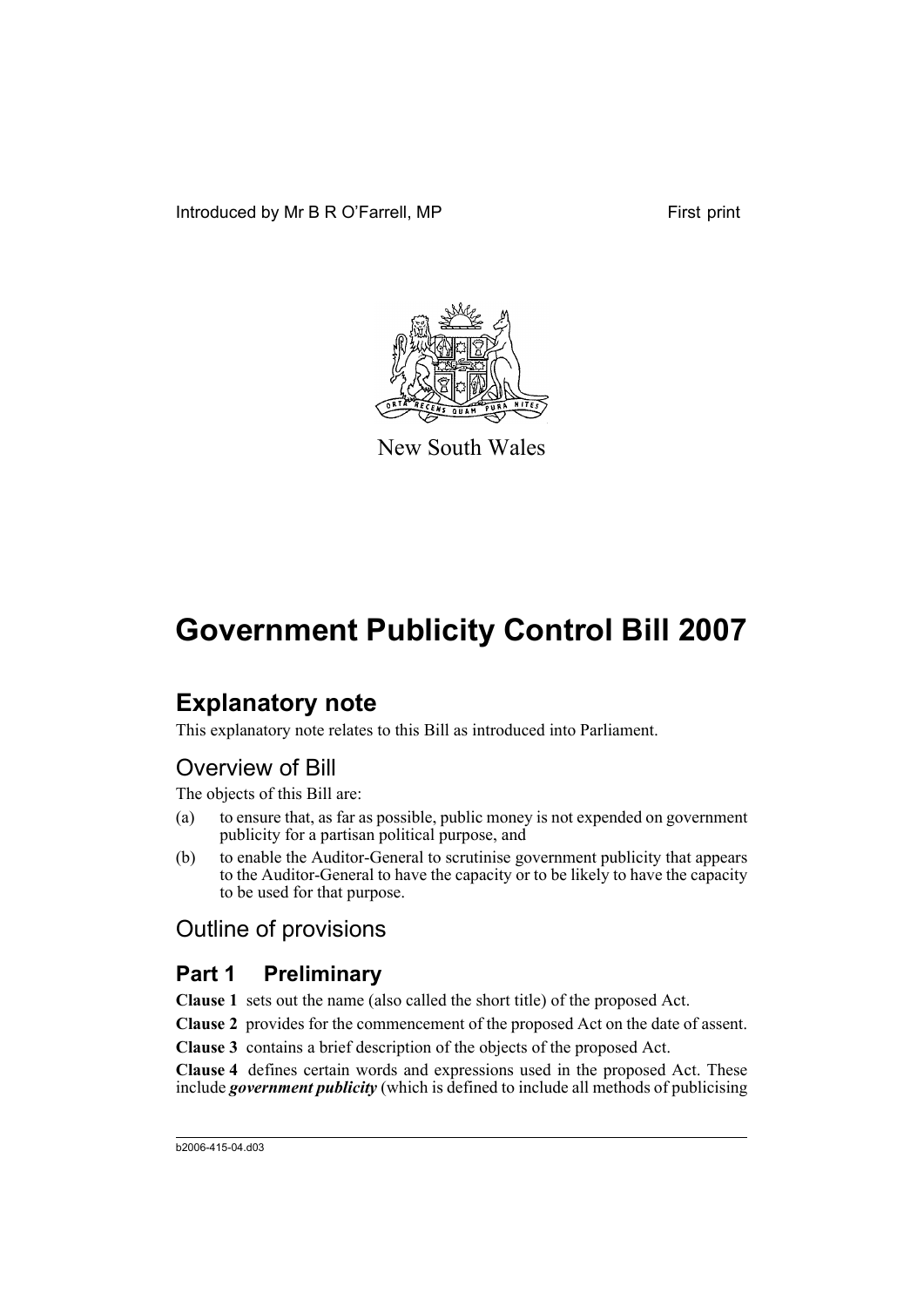Explanatory note

governmental activities, programs or initiatives for public authorities that are paid for with public money) and *public authority* (which is defined so as to include Divisions of the Government Service and certain statutory bodies such as State owned corporations, but not universities or local councils). *Guidelines* are defined as the guidelines for government publicity set out in Schedule 1. These are that government publicity should be accurate, factual and truthful, it should be fair, honest and impartial, and lawful and proper.

## **Part 2 Scrutiny of publicity and guidelines**

**Clause 5** provides that the Auditor-General:

- (a) may review any government publicity that the Auditor-General considers may be government publicity for political purposes, and
- (b) must review any government publicity on which a public authority incurs or will incur \$200,000 or more in expenditure,

in order to determine whether the Auditor-General should make an order regarding the government publicity under clause 8.

*Government publicity for political purposes* is government publicity that promotes governmental activities, programs or initiatives in such a partisan or biased manner that it has the capacity, or is likely to have the capacity, to influence public support for a political party or for candidates for election to, or members of, Parliament. The Auditor-General may carry out a review on the Auditor-General's own initiative or if a complaint is made to the Auditor-General under the proposed Act. The Auditor-General may also provide advice, at the request of a public authority, concerning publicity on which it proposes to incur expenditure that may be outside the guidelines. In exercising these functions, the Auditor-General is to have regard to the guidelines for government publicity. The guidelines are also to be followed by heads of public authorities in determining whether the public authorities should incur expenditure on government publicity (clause 8).

**Clause 6** sets out the other functions of the Auditor-General under the proposed Act. These include monitoring and reviewing expenditure on government publicity that appears to the Auditor-General to be for political purposes.

**Clause 7** provides for the guidelines as set out in Schedule 1 to the proposed Act to be amended by regulations made on the recommendation of the Auditor-General. The guidelines as amended may include recommendations as to the appropriate content, style, method of dissemination and cost of government publicity and for inclusion of a "termination provision" in contracts for dissemination of government publicity so that the Auditor-General may order the dissemination to stop if the publicity does not comply with the guidelines. Regulations made under the proposed section may be disallowed by either House of Parliament under section 41 of the *Interpretation Act 1987*.

**Clause 8** requires the head of a public authority to ensure that the public authority does not incur expenditure on government publicity that does not comply with the guidelines and that it complies with any orders made by the Auditor-General in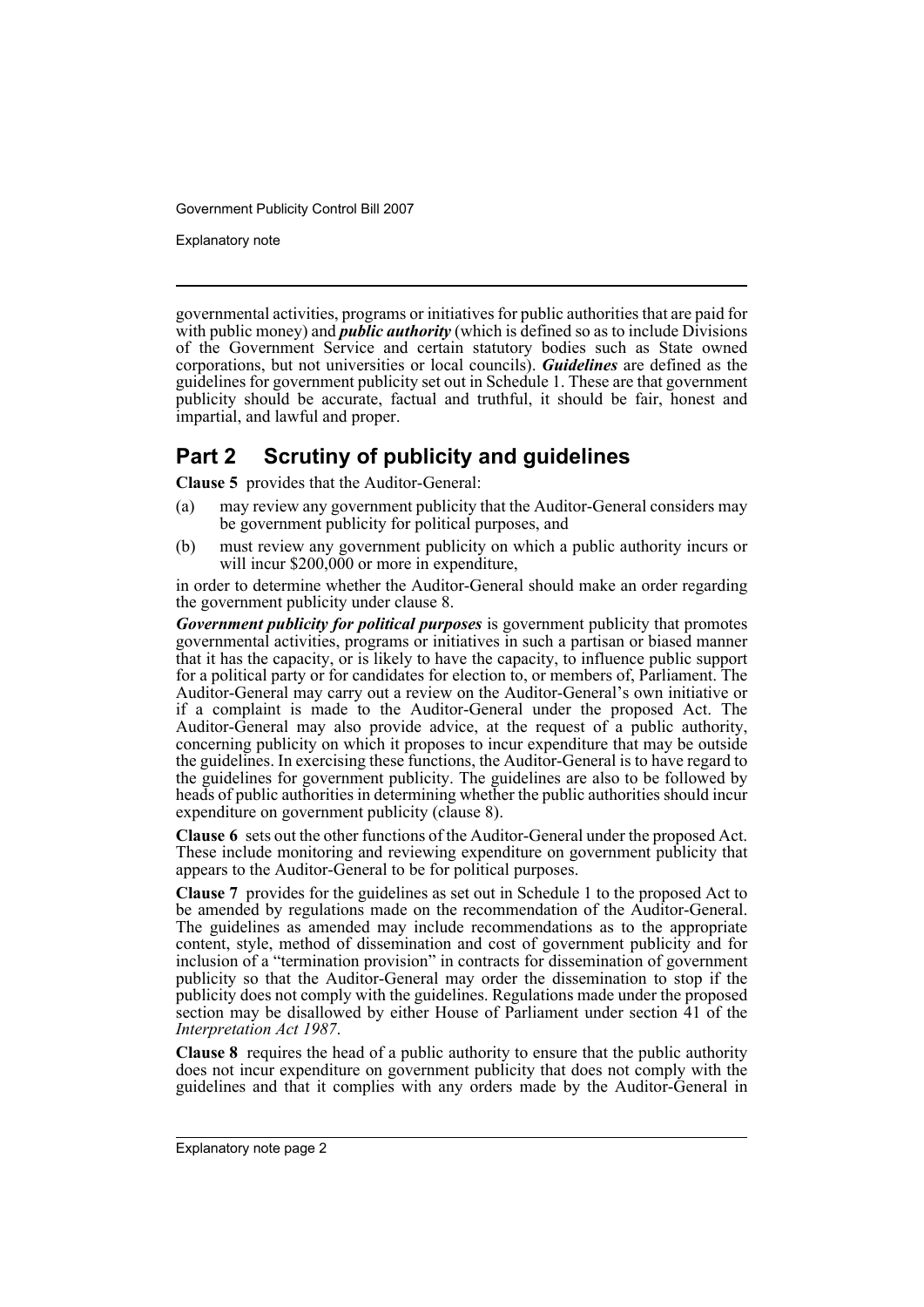Explanatory note

connection with deviations from the guidelines. It also enables the Auditor-General to order a public authority to stop the dissemination of government publicity in certain circumstances.The Auditor-General may further order that a political party pay back the amount of any expenditure on government publicity for political purposes incurred by a public authority where that party is held to be responsible for the publicity.

**Clause 9** enables the Auditor-General to require a public authority to submit a report to the Auditor-General detailing expenditure on government publicity that the Auditor-General believes may be government publicity for political purposes.

**Clause 10** enables complaints to be made to the Auditor-General in relation to government publicity and provides for the Auditor-General to inquire into such a complaint if the Auditor-General believes the complaint is justified. The Auditor-General is required to give written reasons to a complainant if the Auditor-General decides not to investigate a complaint.

**Clauses 11–13** require the Auditor-General to make an annual report to each House of Parliament and enable the Auditor-General to make special reports to Parliament in relation to matters concerning the Auditor-General's functions that the Auditor-General feels should be brought to the public notice.

## **Part 3 Miscellaneous**

**Clause 14** provides for the making of regulations. The regulations may exempt a public authority from compliance with any provision of the proposed Act but such a regulation may only be made on the recommendation of the Auditor-General.

**Clause 15** provides for a review of the operation of the proposed Act to be conducted by the Minister after 5 years from the date of assent.

# **Schedule 1 Guidelines for government publicity**

**Schedule 1** sets out the guidelines for government publicity.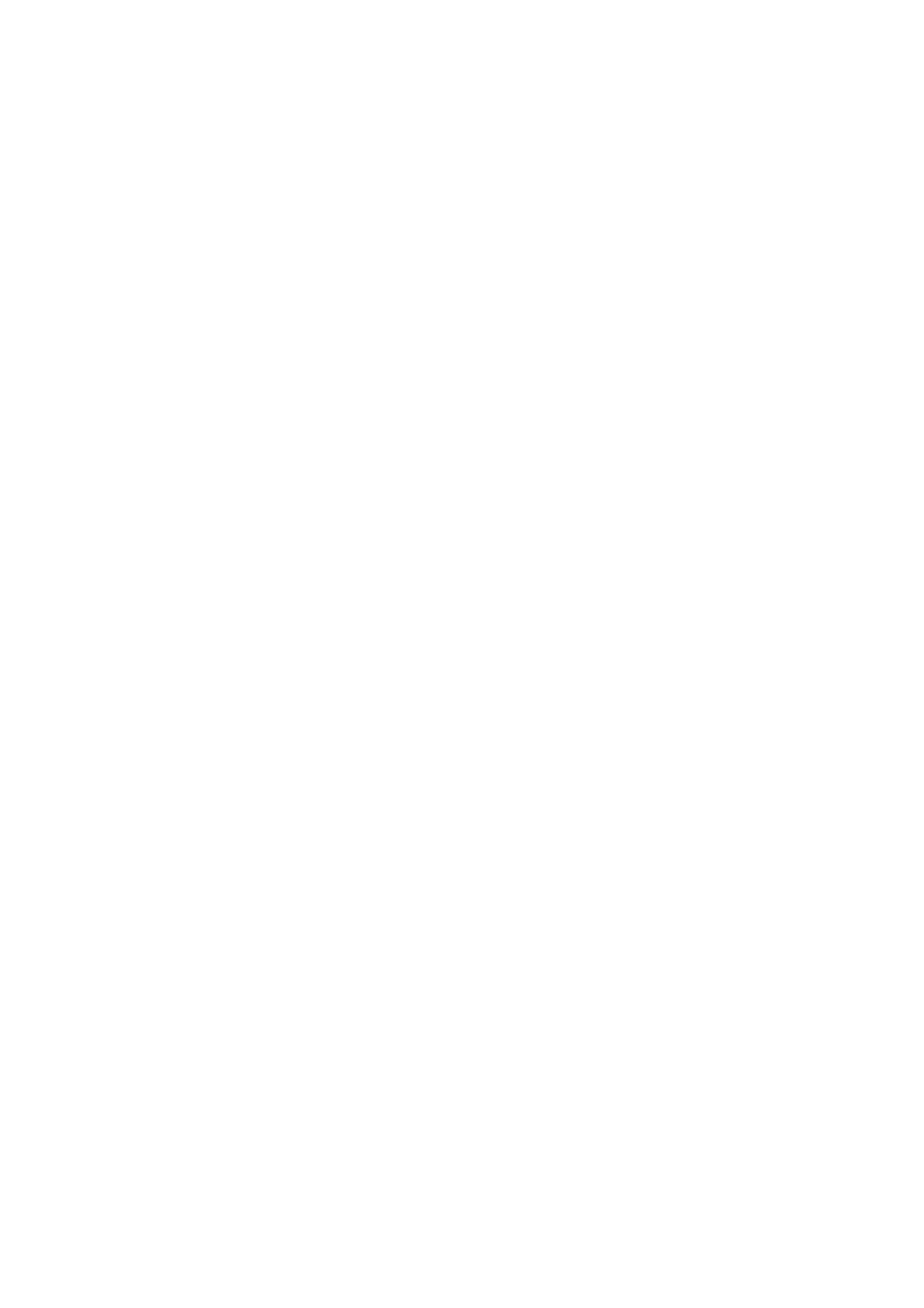Introduced by Mr B R O'Farrell, MP First print



New South Wales

# **Government Publicity Control Bill 2007**

# **Contents**

|        |    |                                                       | Page |
|--------|----|-------------------------------------------------------|------|
| Part 1 |    | <b>Preliminary</b>                                    |      |
|        | 1  | Name of Act                                           | 2    |
|        | 2  | Commencement                                          | 2    |
|        | 3  | Objects                                               | 2    |
|        | 4  | Definitions                                           | 2    |
| Part 2 |    | Scrutiny of publicity and guidelines                  |      |
|        | 5  | Review of government publicity for political purposes |      |
|        | 6  | Other functions of Auditor-General                    | 4    |
|        | 7  | Amendment of guidelines                               | 4    |
|        | 8  | Compliance with guidelines                            | 5    |
|        | 9  | Reports on expenditure                                | 6    |
|        | 10 | Complaints                                            | 6    |
|        | 11 | Annual report of Auditor-General to Parliament        |      |
|        | 12 | Special report                                        |      |
|        |    |                                                       |      |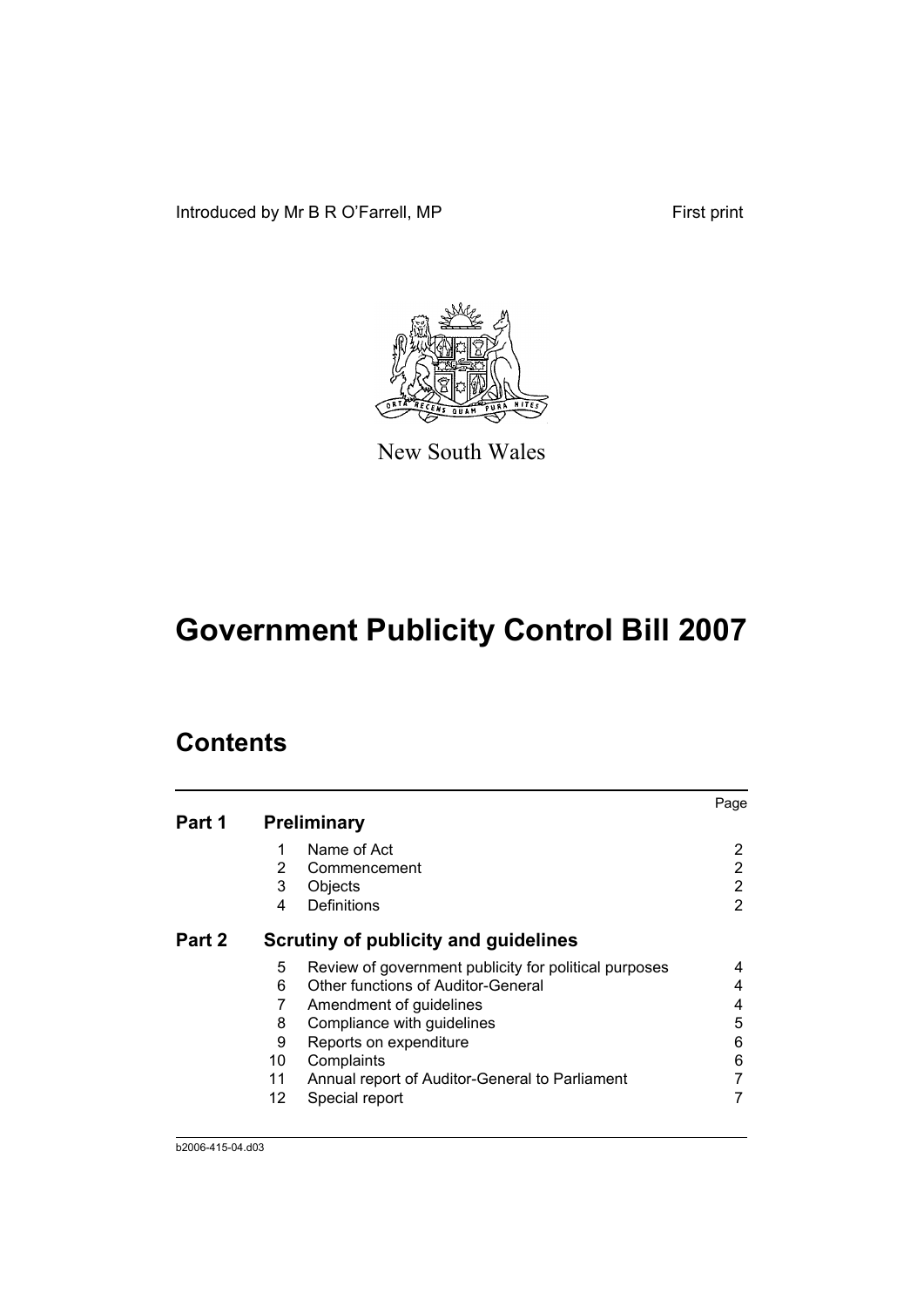Contents

| <b>Schedule 1</b> |    | <b>Guidelines for government publicity</b>        | 10   |
|-------------------|----|---------------------------------------------------|------|
|                   | 15 | Review of Act                                     | 9    |
|                   | 14 | Regulations                                       | 9    |
| Part 3            |    | <b>Miscellaneous</b>                              |      |
|                   | 13 | Reports presented to Clerk of House of Parliament | 8    |
|                   |    |                                                   | Page |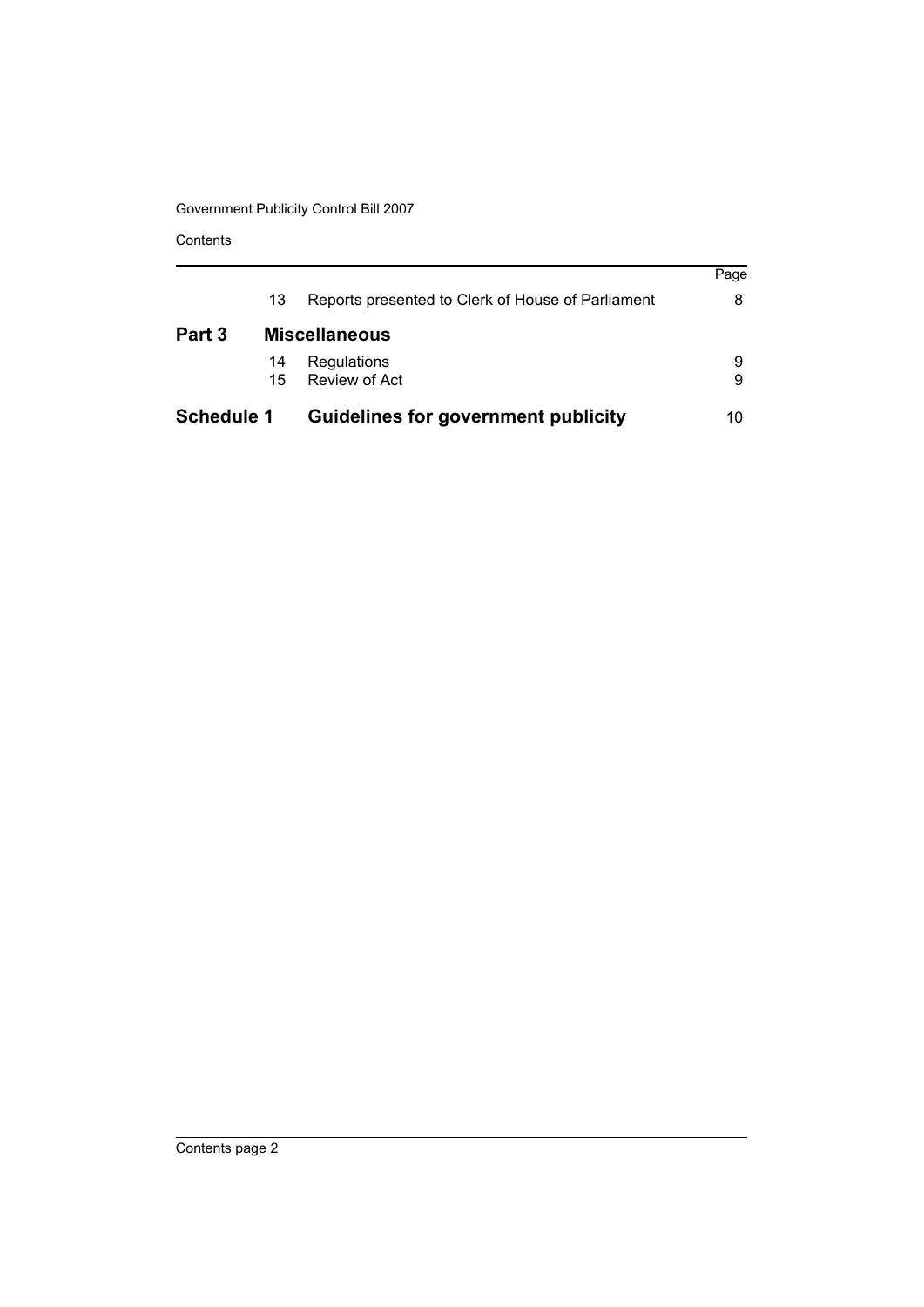

New South Wales

# **Government Publicity Control Bill 2007**

No , 2007

### **A Bill for**

An Act to provide for the scrutiny of, and guidelines for, government publicity which has or is likely to have the capacity to influence public support for a political party or for candidates for election to, or members of, Parliament; and for other purposes.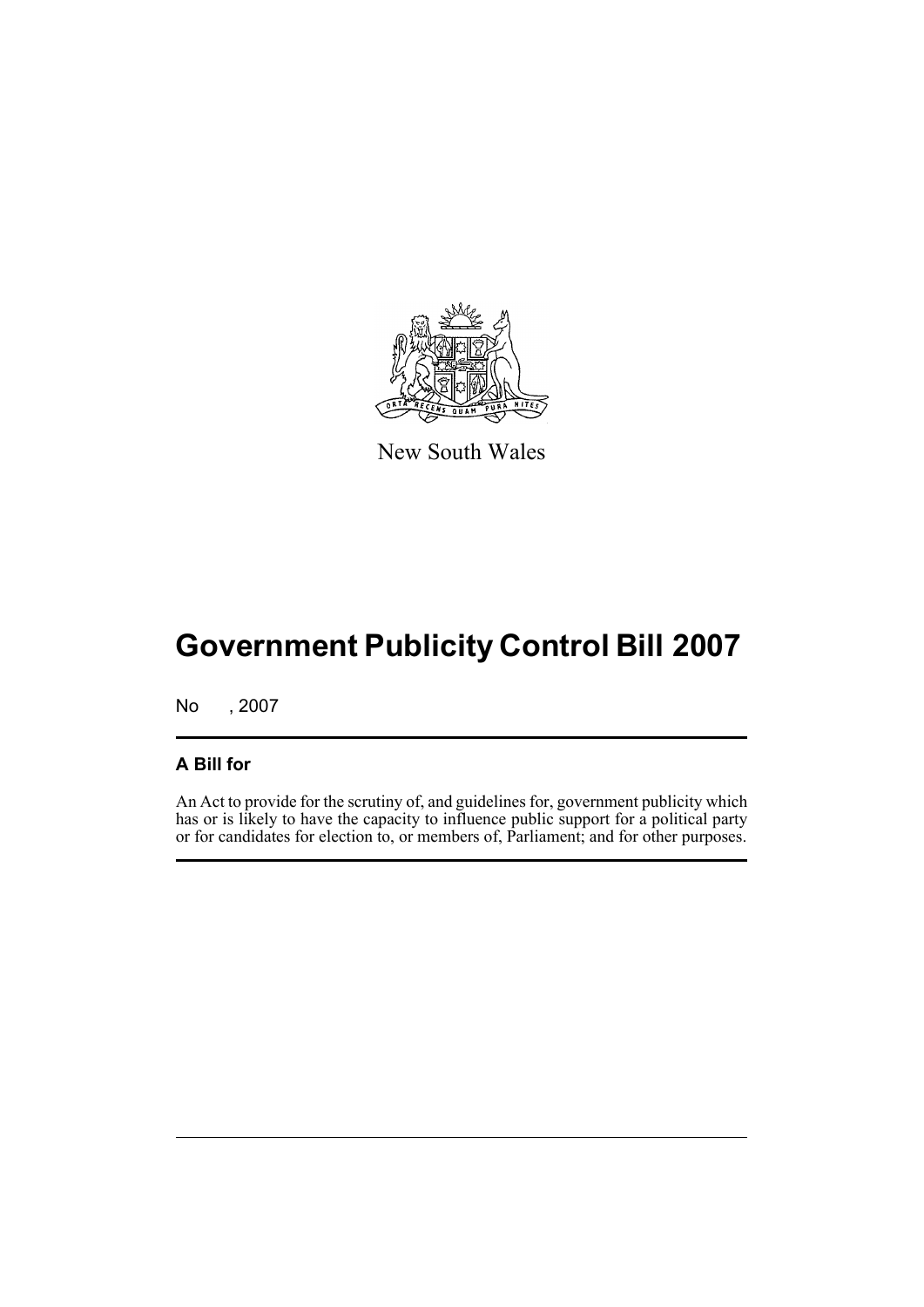## Clause 1 Government Publicity Control Bill 2007

Part 1 Preliminary

<span id="page-7-4"></span><span id="page-7-3"></span><span id="page-7-2"></span><span id="page-7-1"></span><span id="page-7-0"></span>

|              |                | The Legislature of New South Wales enacts:                                                                                                                                                                                                                                                                                                                     | $\mathbf{1}$               |
|--------------|----------------|----------------------------------------------------------------------------------------------------------------------------------------------------------------------------------------------------------------------------------------------------------------------------------------------------------------------------------------------------------------|----------------------------|
| Part 1       |                | <b>Preliminary</b>                                                                                                                                                                                                                                                                                                                                             | 2                          |
| 1            |                | Name of Act                                                                                                                                                                                                                                                                                                                                                    | 3                          |
|              |                | This Act is the Government Publicity Control Act 2007.                                                                                                                                                                                                                                                                                                         | 4                          |
| $\mathbf{2}$ |                | <b>Commencement</b>                                                                                                                                                                                                                                                                                                                                            | 5                          |
|              |                | This Act commences on the date of assent.                                                                                                                                                                                                                                                                                                                      | 6                          |
| 3            | <b>Objects</b> |                                                                                                                                                                                                                                                                                                                                                                | 7                          |
|              |                | The objects of this Act are:                                                                                                                                                                                                                                                                                                                                   | 8                          |
|              |                | to ensure that, as far as possible, public money is not expended<br>(a)<br>on government publicity for a partisan political purpose, and                                                                                                                                                                                                                       | 9<br>10                    |
|              |                | to enable the Auditor-General to scrutinise government publicity<br>(b)<br>that appears to the Auditor-General to have the capacity or to be<br>likely to have the capacity to be used for that purpose.                                                                                                                                                       | 11<br>12<br>13             |
| 4            |                | <b>Definitions</b>                                                                                                                                                                                                                                                                                                                                             | 14                         |
|              |                | In this Act:                                                                                                                                                                                                                                                                                                                                                   | 15                         |
|              |                | <i>candidate</i> for election means a person nominated as a candidate at an<br>election in accordance with the Parliamentary Electorates and<br>Elections Act 1912.                                                                                                                                                                                            | 16<br>17<br>18             |
|              |                | dissemination includes display.                                                                                                                                                                                                                                                                                                                                | 19                         |
|              |                | election means an election of any member or members of the<br>Legislative Assembly or a periodic Council election (within the<br>meaning of section 3 of the Constitution Act 1902).                                                                                                                                                                           | 20<br>21<br>22             |
|              |                | <i>exercise</i> a function includes perform a duty.                                                                                                                                                                                                                                                                                                            | 23                         |
|              |                | <i>function</i> includes a power, authority or duty.                                                                                                                                                                                                                                                                                                           | 24                         |
|              |                | advertisement,<br><i>government publicity</i> means<br>any<br>promotional<br>campaign, public relations campaign, announcement or means of<br>publicising any governmental activities, programs or initiatives that is<br>funded by public money, being public money that is paid to the person<br>or body disseminating the publicity for a public authority. | 25<br>26<br>27<br>28<br>29 |
|              |                | <i>government publicity for political purposes</i> —see section 5 (1).                                                                                                                                                                                                                                                                                         | 30                         |
|              |                | <i>guidelines</i> means the guidelines for government publicity set out in<br>Schedule 1.                                                                                                                                                                                                                                                                      | 31<br>32                   |
|              |                | <i>head of a public authority</i> —see section $8(6)$ .                                                                                                                                                                                                                                                                                                        | 33                         |
|              |                | <i>party</i> means a body or organisation, incorporated or unincorporated,<br>having as one of its objects or activities the promotion of the election to                                                                                                                                                                                                      | 34<br>35                   |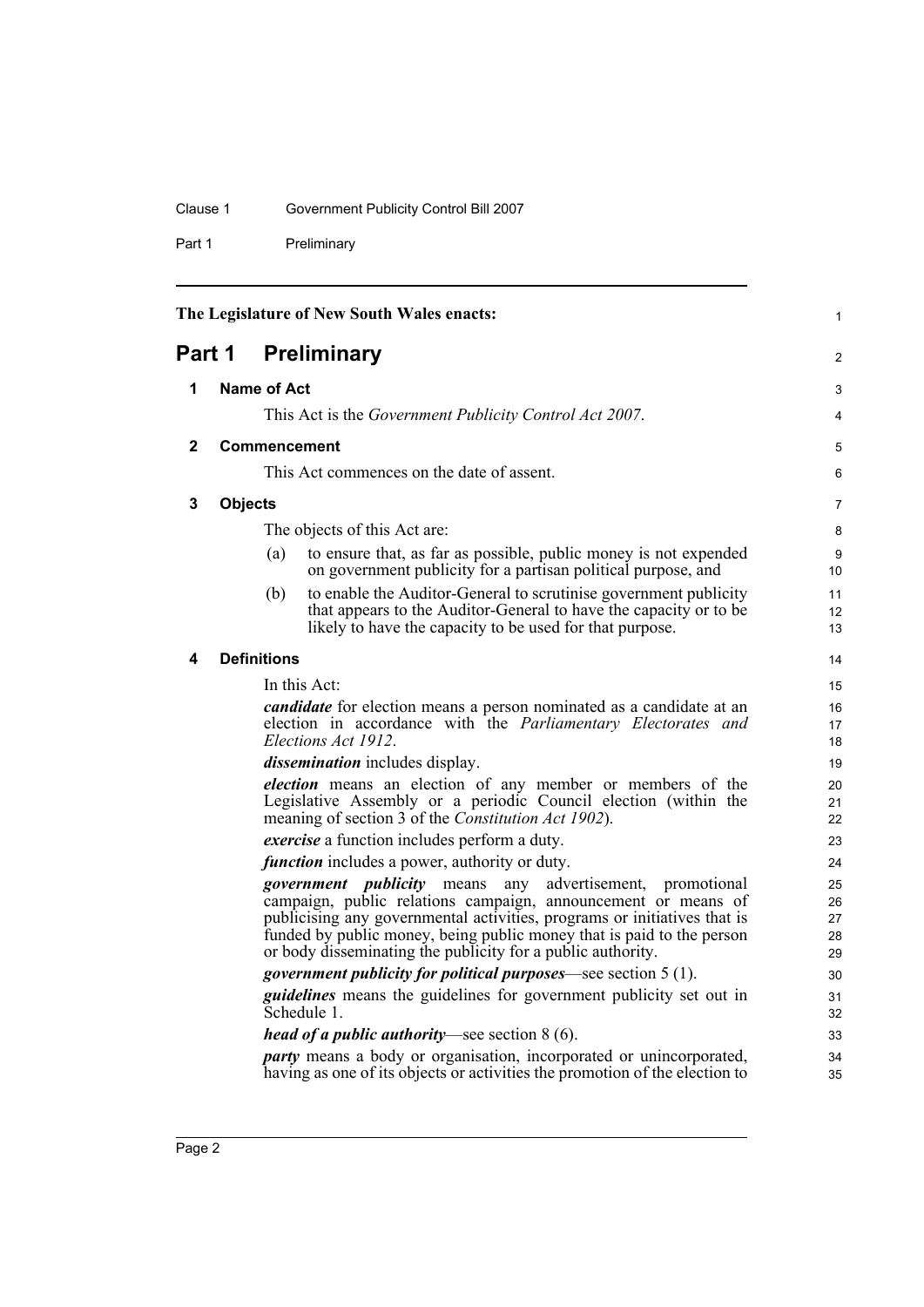| Government Publicity Control Bill 2007 | Clause 4 |
|----------------------------------------|----------|
| Preliminary                            | Part 1   |

|                                                                           | Parliament of a candidate or candidates endorsed by it or by a body or |                |  |  |
|---------------------------------------------------------------------------|------------------------------------------------------------------------|----------------|--|--|
| organisation of which it forms part, and includes any coalition of bodies |                                                                        |                |  |  |
| or organisations having such objects or activities.                       |                                                                        |                |  |  |
|                                                                           | <i>public authority means:</i>                                         | $\overline{4}$ |  |  |
| (a)                                                                       | a Division of the Government Service within the meaning of the         | 5              |  |  |
|                                                                           | Public Sector Employment and Management Act 2002, or                   | 6              |  |  |
| (b)                                                                       | any State owned corporation, or                                        | 7              |  |  |
| (c)                                                                       | a NSW Government agency, or                                            | 8              |  |  |
| (d)                                                                       | any other authority declared by the regulations to be a public         | 9              |  |  |
|                                                                           | authority for the purposes of this definition,                         | 10             |  |  |
|                                                                           | and includes a person exercising functions on behalf of the Division,  | 11             |  |  |
|                                                                           | corporation, agency or authority.                                      | 12             |  |  |
|                                                                           | <i>termination provision</i> —see section $7(3)$ .                     | 13             |  |  |
|                                                                           |                                                                        |                |  |  |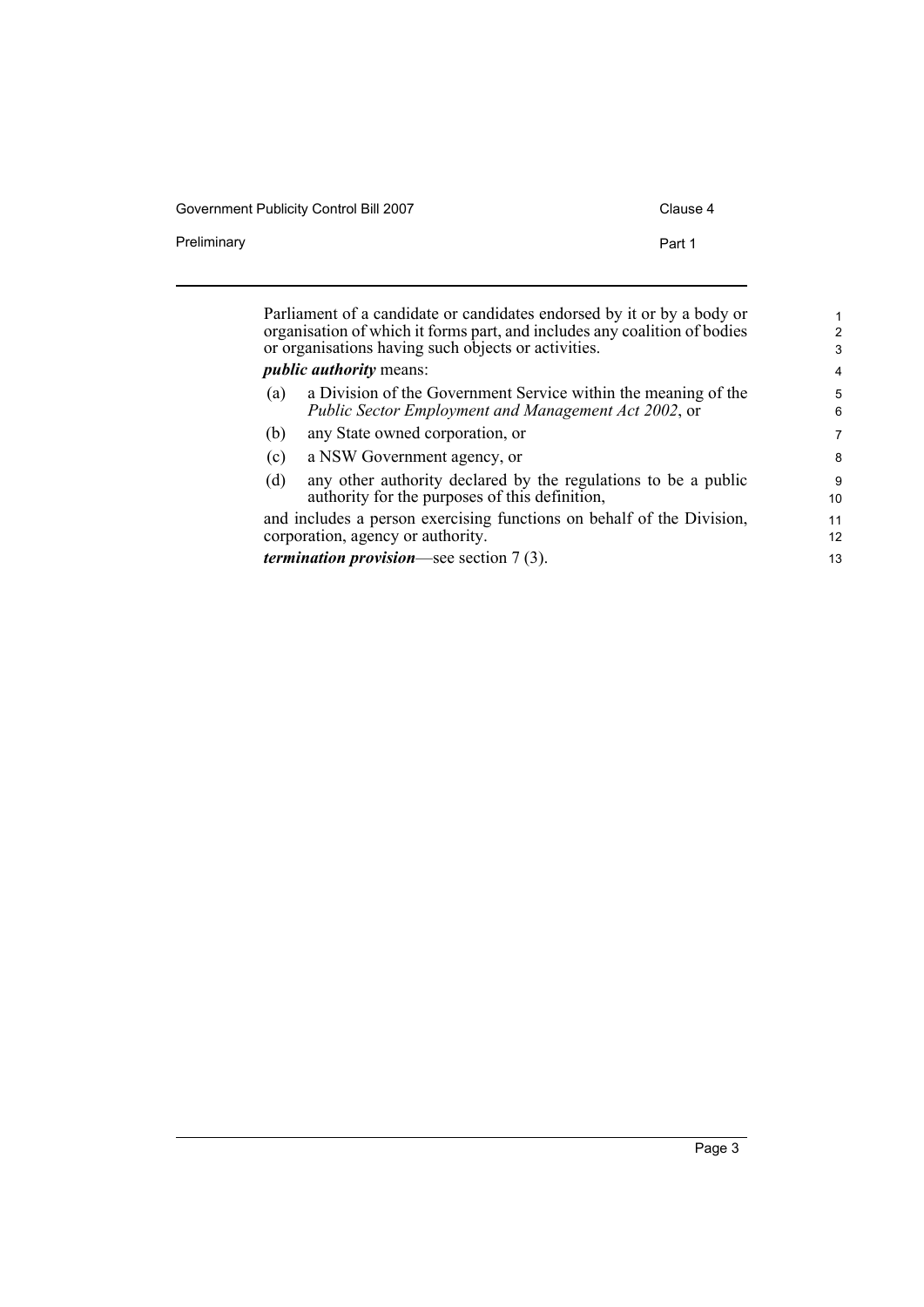Part 2 Scrutiny of publicity and guidelines

## <span id="page-9-1"></span><span id="page-9-0"></span>**Part 2 Scrutiny of publicity and guidelines**

#### **5 Review of government publicity for political purposes**

(1) In this Act:

*government publicity for political purposes* means government publicity that promotes governmental activities, programs or initiatives in such a partisan or biased manner that it has the capacity, or is likely to have the capacity, to influence public support for a political party or for candidates for election to, or members of, Parliament.

1

35 36 37

- (2) The Auditor-General:
	- (a) may review any government publicity that the Auditor-General considers may be government publicity for political purposes, and
	- (b) must review any government publicity on which a public authority incurs or will incur \$200,000 or more in expenditure,

to determine whether the Auditor-General should make any order regarding the publicity under section 8.

- (3) In making such a determination, the Auditor-General is to have regard to the guidelines.
- (4) The Auditor-General may conduct a review under this section on the Auditor-General's own initiative or on receipt of a complaint under section 10.
- (5) Nothing in this section prevents the Auditor-General from providing advice at the request of a public authority concerning proposed expenditure by the authority on government publicity that may be outside the guidelines.

#### <span id="page-9-2"></span>**6 Other functions of Auditor-General**

The Auditor-General also has the following functions under this Act:

- (a) to monitor and review expenditure by public authorities on government publicity that appears to the Auditor-General to be government publicity for political purposes,
- (b) to examine and review the practices and procedures of public authorities relating to the dissemination of government publicity,
- (c) to inquire into complaints made to the Auditor-General in accordance with section 10.

#### <span id="page-9-3"></span>**7 Amendment of guidelines**

(1) The regulations may, on the recommendation of the Auditor-General, amend Schedule 1 by inserting, omitting or amending any guideline.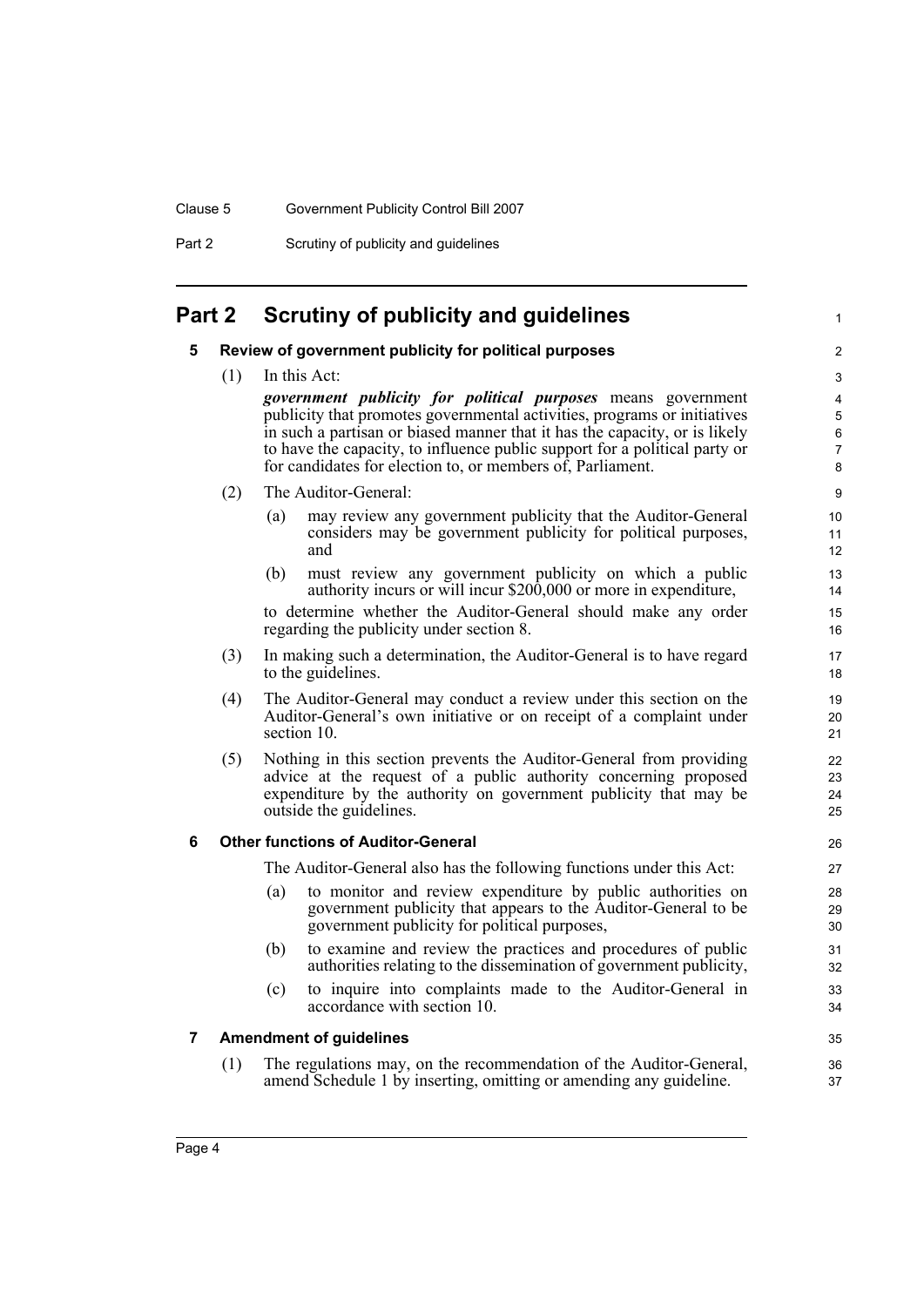| Government Publicity Control Bill 2007 | Clause 8 |
|----------------------------------------|----------|
| Scrutiny of publicity and guidelines   | Part 2   |

<span id="page-10-0"></span>

|   | (2) | publicity.                                                            | A guideline may include recommendations regarding the appropriate<br>content and style, method of dissemination and cost of government                                                                                                                                                  | $\mathbf{1}$<br>$\boldsymbol{2}$<br>3       |
|---|-----|-----------------------------------------------------------------------|-----------------------------------------------------------------------------------------------------------------------------------------------------------------------------------------------------------------------------------------------------------------------------------------|---------------------------------------------|
|   | (3) |                                                                       | A guideline may recommend that any contract entered into by a public<br>authority for the dissemination of government publicity include a<br>provision (in this Act called a <i>termination provision</i> ) for termination of<br>the contract if the guidelines are not complied with. | 4<br>$\mathbf 5$<br>$\,6$<br>$\overline{7}$ |
| 8 |     |                                                                       | <b>Compliance with guidelines</b>                                                                                                                                                                                                                                                       | 8                                           |
|   | (1) | The head of a public authority must ensure that the public authority: |                                                                                                                                                                                                                                                                                         |                                             |
|   |     | (a)                                                                   | does not incur expenditure on government publicity that does not<br>comply with the guidelines, and                                                                                                                                                                                     | 10<br>11                                    |
|   |     | (b)                                                                   | complies with any order made by the Auditor-General under this<br>Act.                                                                                                                                                                                                                  | 12<br>13                                    |
|   | (2) |                                                                       | The Auditor-General may order a public authority to do any one or more<br>of the following:                                                                                                                                                                                             | 14<br>15                                    |
|   |     | (a)                                                                   | subject to subsection (3), to immediately stop the dissemination<br>of any government publicity that is for political purposes and that<br>does not comply with the guidelines and for which the authority<br>has incurred or will incur expenditure,                                   | 16<br>17<br>18<br>19                        |
|   |     | (b)                                                                   | to modify the content, style or method of dissemination of any<br>such government publicity so that it will comply with the<br>guidelines,                                                                                                                                              | 20<br>21<br>22                              |
|   |     | (c)                                                                   | to stop expenditure on any such government publicity or to limit<br>expenditure on any such government publicity so that it will<br>comply with the guidelines.                                                                                                                         | 23<br>24<br>25                              |
|   | (3) |                                                                       | An order under subsection (2) may not be made so as:                                                                                                                                                                                                                                    | 26                                          |
|   |     | (a)                                                                   | to require a public authority to stop payment to any person or<br>body for government publicity already disseminated by that<br>person or body, or                                                                                                                                      | 27<br>28<br>29                              |
|   |     | (b)                                                                   | to affect any liability incurred by the public authority under a<br>contract for future dissemination of such publicity unless the<br>contract includes a termination provision.                                                                                                        | 30<br>31<br>32                              |
|   | (4) |                                                                       | The Auditor-General may order a party that the Auditor-General<br>considers is responsible for any government publicity that is the subject<br>of any order under subsection (2) to pay into such fund or account<br>specified by the Auditor-General the amount of any expenditure     | 33<br>34<br>35<br>36                        |

incurred by the public authority in relation to that publicity.

37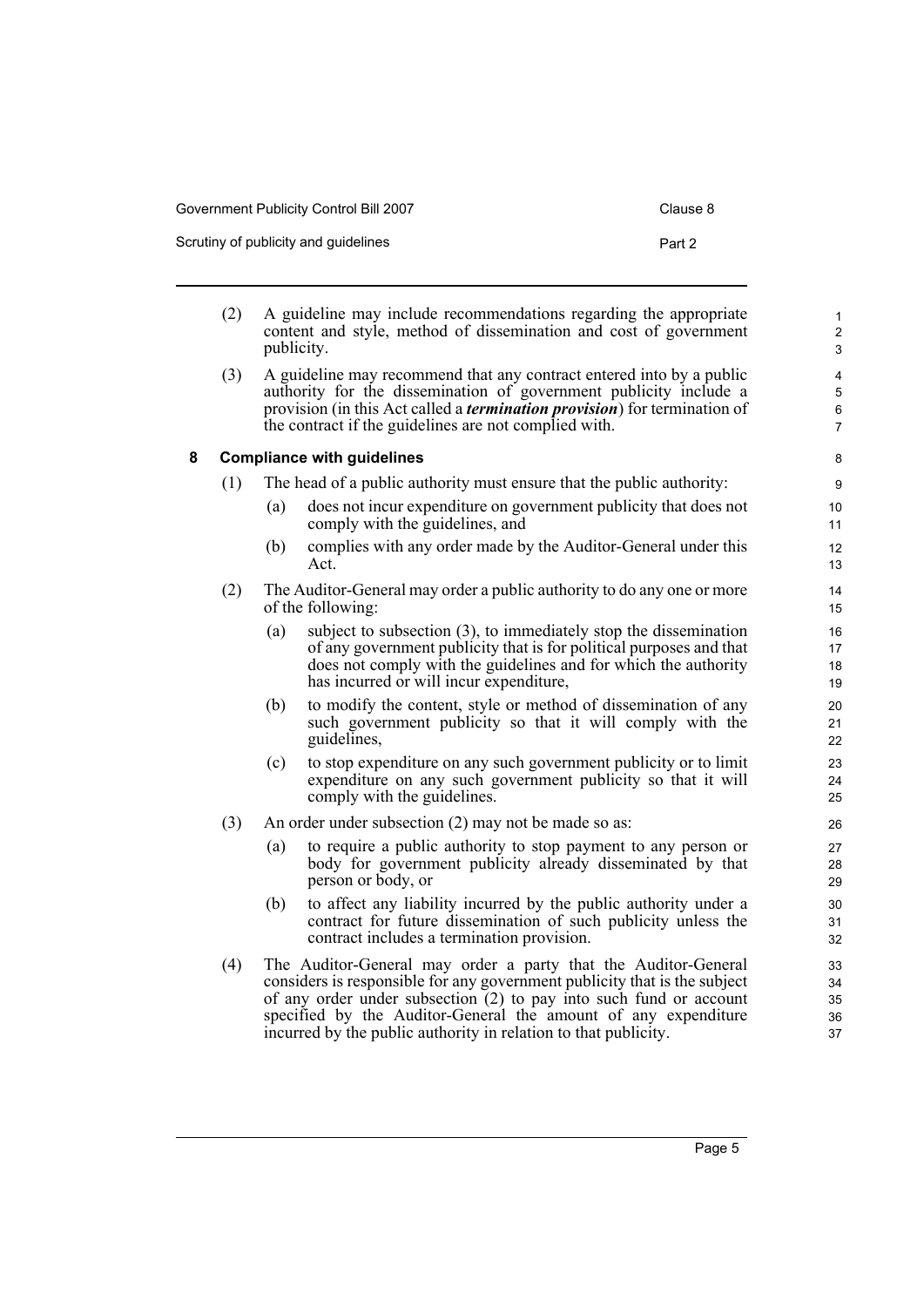## Clause 9 Government Publicity Control Bill 2007

Part 2 Scrutiny of publicity and guidelines

<span id="page-11-1"></span><span id="page-11-0"></span>

|    | (5)                                                                                                                                    |                                                                   | If a contract is terminated in accordance with a termination provision:                                                                             | $\mathbf{1}$              |  |  |
|----|----------------------------------------------------------------------------------------------------------------------------------------|-------------------------------------------------------------------|-----------------------------------------------------------------------------------------------------------------------------------------------------|---------------------------|--|--|
|    |                                                                                                                                        | (a)                                                               | the termination does not affect a right acquired, or a liability                                                                                    | $\overline{2}$            |  |  |
|    |                                                                                                                                        |                                                                   | incurred, before that termination by a person who was a party to                                                                                    | $\mathfrak{S}$            |  |  |
|    |                                                                                                                                        |                                                                   | the contract, as a result of the performance before that<br>termination of any obligation imposed by the contract, and                              | 4<br>5                    |  |  |
|    |                                                                                                                                        |                                                                   |                                                                                                                                                     |                           |  |  |
|    |                                                                                                                                        | (b)                                                               | no liability for breach of contract is incurred by a person who was<br>a party to the contract by reason only of that termination, and              | $\,6\,$<br>$\overline{7}$ |  |  |
|    |                                                                                                                                        | (c)                                                               | neither the Crown nor the Auditor-General incurs any liability by<br>reason of that termination.                                                    | 8<br>9                    |  |  |
|    | (6)                                                                                                                                    |                                                                   | For the purposes of this Act, the <i>head of a public authority</i> for:                                                                            | 10                        |  |  |
|    |                                                                                                                                        | (a)                                                               | a Division of the Government Service—is the appropriate<br>Division Head, and                                                                       | 11<br>12                  |  |  |
|    |                                                                                                                                        | (b)                                                               | a public authority that is an individual—is the individual, and                                                                                     | 13                        |  |  |
|    |                                                                                                                                        | (c)                                                               | a public authority that is a corporation sole—is the corporation<br>sole, and                                                                       | 14<br>15                  |  |  |
|    |                                                                                                                                        | (d)                                                               | any other public authority—is the person who exercises the                                                                                          |                           |  |  |
|    |                                                                                                                                        |                                                                   | functions of chief executive officer of the authority.                                                                                              | 16<br>17                  |  |  |
| 9  | <b>Reports on expenditure</b>                                                                                                          |                                                                   |                                                                                                                                                     |                           |  |  |
|    |                                                                                                                                        | The Auditor-General may require a public authority to prepare and |                                                                                                                                                     |                           |  |  |
|    |                                                                                                                                        |                                                                   | submit to the Auditor-General, by such a date as may be specified by the                                                                            | 20                        |  |  |
|    |                                                                                                                                        |                                                                   | Auditor-General, a report detailing its expenditure on government                                                                                   | 21                        |  |  |
|    | publicity that the Auditor-General believes may be government<br>publicity for a political purpose and the purposes of that publicity. |                                                                   | 22<br>23                                                                                                                                            |                           |  |  |
| 10 | <b>Complaints</b>                                                                                                                      |                                                                   |                                                                                                                                                     |                           |  |  |
|    |                                                                                                                                        |                                                                   |                                                                                                                                                     | 24                        |  |  |
|    | (1)                                                                                                                                    |                                                                   | Any person may complain to the Auditor-General that a public authority<br>has, in the opinion of the complainant, improperly incurred expenditure   | 25<br>26                  |  |  |
|    |                                                                                                                                        |                                                                   | on government publicity because it is government publicity for a                                                                                    | 27                        |  |  |
|    |                                                                                                                                        |                                                                   | political purpose and does not comply with the guidelines.                                                                                          | 28                        |  |  |
|    | (2)                                                                                                                                    |                                                                   | A complaint must be in writing.                                                                                                                     | 29                        |  |  |
|    | (3)                                                                                                                                    |                                                                   | The Auditor-General need not inquire into a complaint made to the<br>Auditor-General if, in the opinion of the Auditor-General:                     | 30<br>31                  |  |  |
|    |                                                                                                                                        | (a)                                                               | the government publicity is not government publicity for a<br>political purpose or is government publicity that complies with<br>the guidelines, or | 32<br>33<br>34            |  |  |
|    |                                                                                                                                        | (b)                                                               | the complaint is frivolous or vexatious, or                                                                                                         | 35                        |  |  |
|    |                                                                                                                                        | (c)                                                               | the subject-matter of the complaint is trivial, or                                                                                                  | 36                        |  |  |
|    |                                                                                                                                        |                                                                   |                                                                                                                                                     |                           |  |  |
|    |                                                                                                                                        |                                                                   |                                                                                                                                                     |                           |  |  |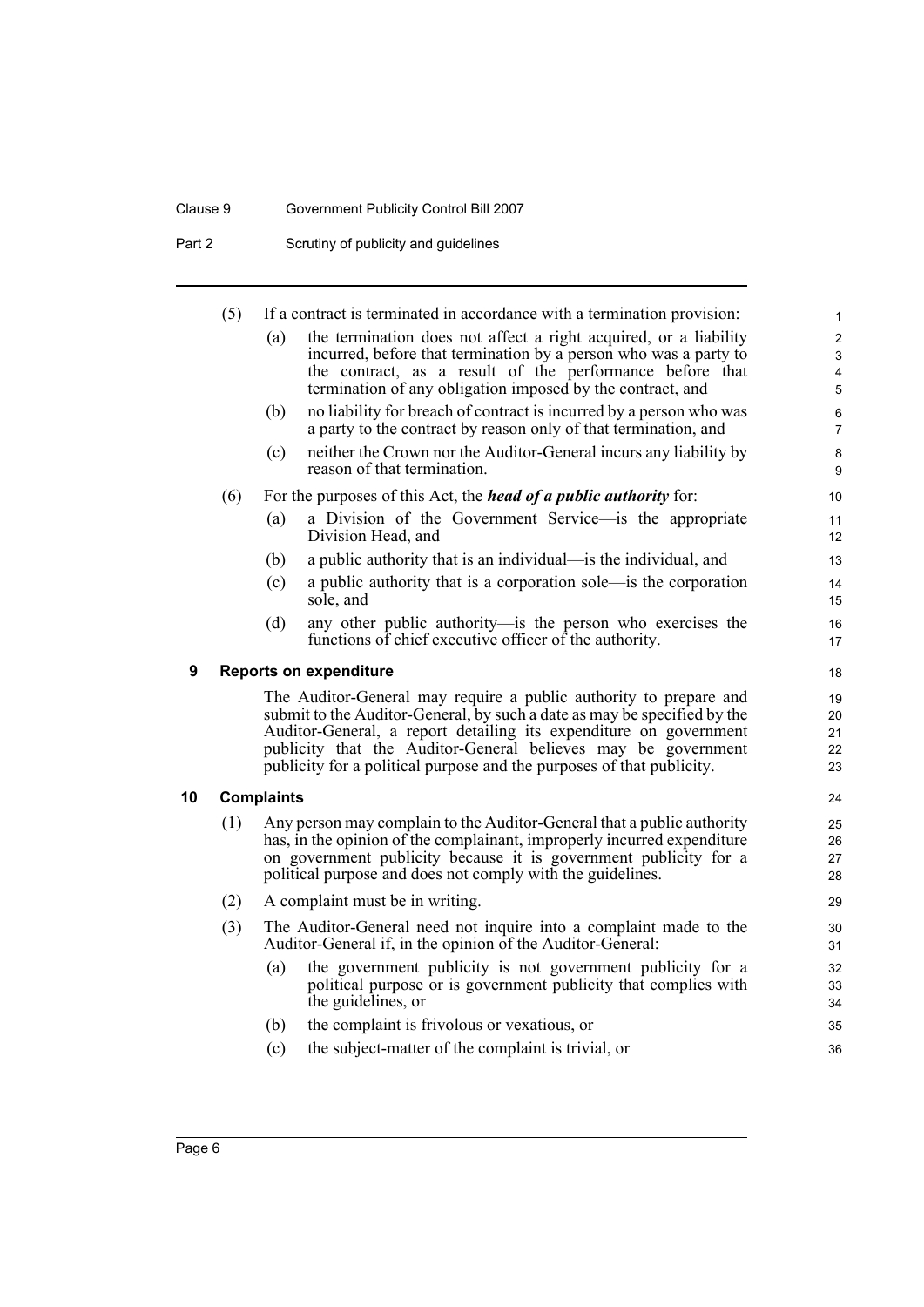| Government Publicity Control Bill 2007 |  |
|----------------------------------------|--|
|                                        |  |

<span id="page-12-1"></span>**12 Special report**

Scrutiny of publicity and guidelines **Part 2** Part 2

<span id="page-12-0"></span>

|    |                       | the conduct complained of occurred too long before the<br>(d)<br>complaint to justify investigation, or                                                                                                                                                                                      | $\mathbf{1}$<br>$\overline{c}$ |  |  |  |
|----|-----------------------|----------------------------------------------------------------------------------------------------------------------------------------------------------------------------------------------------------------------------------------------------------------------------------------------|--------------------------------|--|--|--|
|    |                       | it would for any other reason be inappropriate to do so.<br>(e)                                                                                                                                                                                                                              | 3                              |  |  |  |
|    | (4)                   | The Auditor-General is to advise a complainant in writing within<br>30 days of deciding not to inquire into a complaint and of the reasons<br>for the Auditor-General's decision.                                                                                                            | 4<br>5<br>6                    |  |  |  |
|    | (5)                   | The Auditor-General is to notify the head of the public authority<br>concerned before it conducts an inquiry into a complaint against the<br>public authority.                                                                                                                               | 7<br>8<br>9                    |  |  |  |
| 11 |                       | <b>Annual report of Auditor-General to Parliament</b>                                                                                                                                                                                                                                        | 10                             |  |  |  |
|    | (1)                   | As soon as practicable after 30 June (but not later than 31 December) in<br>each year, the Auditor-General is to prepare and present to each House<br>of Parliament a report of the Auditor-General's activities under this Act<br>for the 12 months ending on 30 June in that year.         | 11<br>12<br>13<br>14           |  |  |  |
|    | (2)                   | A report is to include the following:                                                                                                                                                                                                                                                        | 15                             |  |  |  |
|    |                       | a description of any expenditure on government publicity that, in<br>(a)<br>the opinion of the Auditor-General, was improperly incurred by<br>a public authority because it was government publicity for<br>political purposes and did not comply with the guidelines,                       | 16<br>17<br>18<br>19           |  |  |  |
|    |                       | a description of any such government publicity that was the<br>(b)<br>subject of complaint to and inquiry by the Auditor-General,                                                                                                                                                            | 20<br>21                       |  |  |  |
|    |                       | description of any government publicity that the<br>(c)<br>Auditor-General is satisfied does not comply with the guidelines<br>or that has been disseminated in disregard of any order of the<br>Auditor-General under this Act.                                                             | 22<br>23<br>24<br>25           |  |  |  |
|    | (3)                   | If a House of Parliament is not sitting when the Auditor-General seeks<br>to present a report to it under this section, the Auditor-General is to<br>present the report to the Clerk of the House concerned to be dealt with<br>in accordance with section 13.                               | 26<br>27<br>28<br>29           |  |  |  |
| 12 | <b>Special report</b> |                                                                                                                                                                                                                                                                                              |                                |  |  |  |
|    | (1)                   | The Auditor-General may, at any time, prepare and present to each<br>House of Parliament a special report on any matter relating to the<br>functions of the Auditor-General under this Act that, in the opinion of<br>the Auditor-General, should be brought to the attention of Parliament. | 31<br>32<br>33<br>34           |  |  |  |
|    | (2)                   | If a House of Parliament is not sitting when the Auditor-General seeks<br>to present a report to it under this section, the Auditor-General is to<br>present the report to the Clerk of the House concerned to be dealt with<br>in accordance with section 13.                               | 35<br>36<br>37<br>38           |  |  |  |
|    |                       |                                                                                                                                                                                                                                                                                              |                                |  |  |  |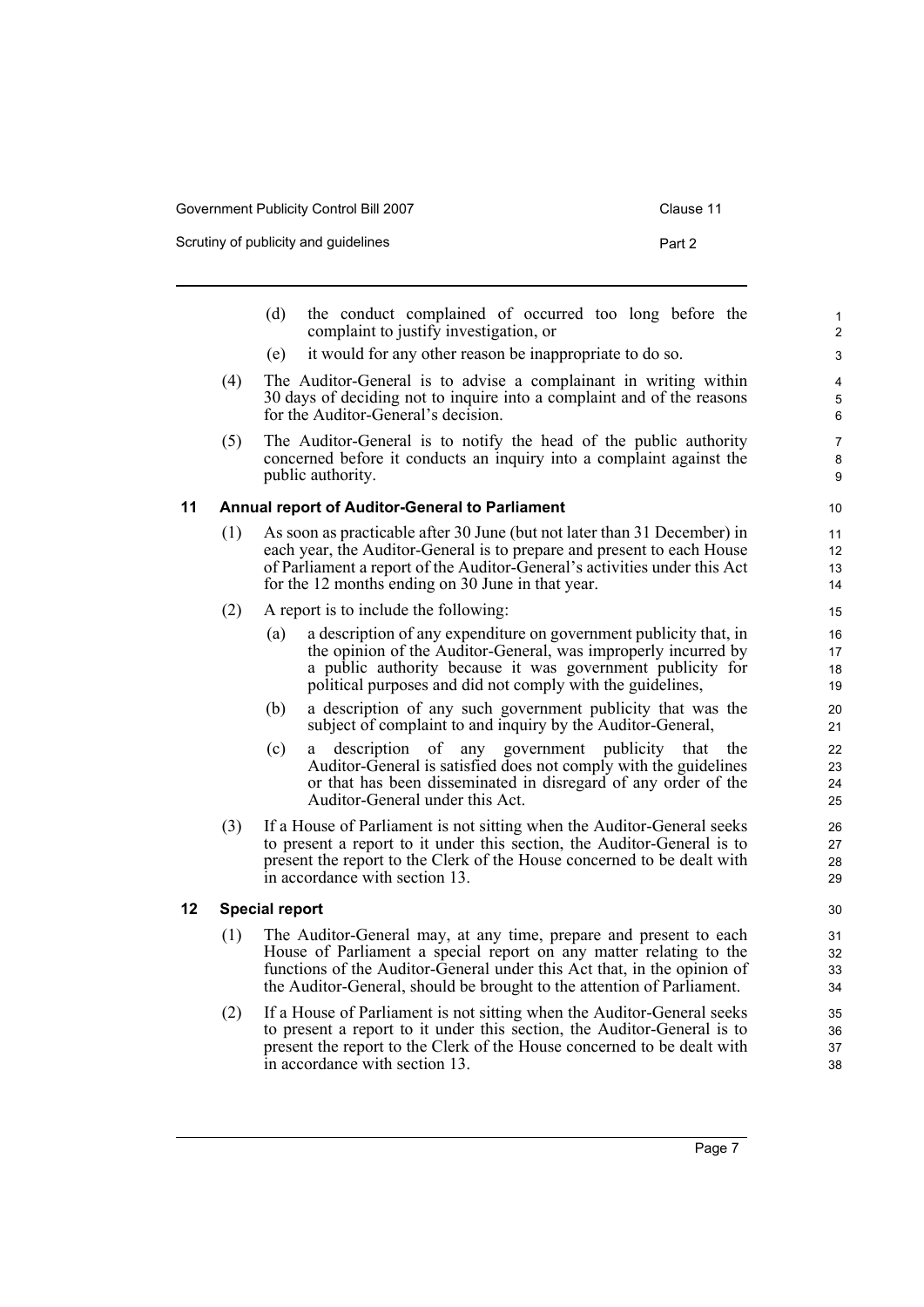#### Clause 13 Government Publicity Control Bill 2007

Part 2 Scrutiny of publicity and guidelines

<span id="page-13-0"></span>

A report presented to the Clerk of a House of Parliament in accordance with a provision of this Part:

- (a) is, on presentation and for all purposes, taken to have been laid before the House, and
- (b) is to be printed by authority of the Clerk of the House, and
- (c) is, for all purposes, taken to be a document published by order or under the authority of the House, and
- (d) is to be recorded:

| (i) | in the case of the Legislative Council, in the Minutes of the |  |
|-----|---------------------------------------------------------------|--|
|     | Proceedings of the Legislative Council, and                   |  |

(ii) in the case of the Legislative Assembly, in the Votes and Proceedings of the Legislative Assembly,

on the first sitting day of the House after receipt of the report by the Clerk.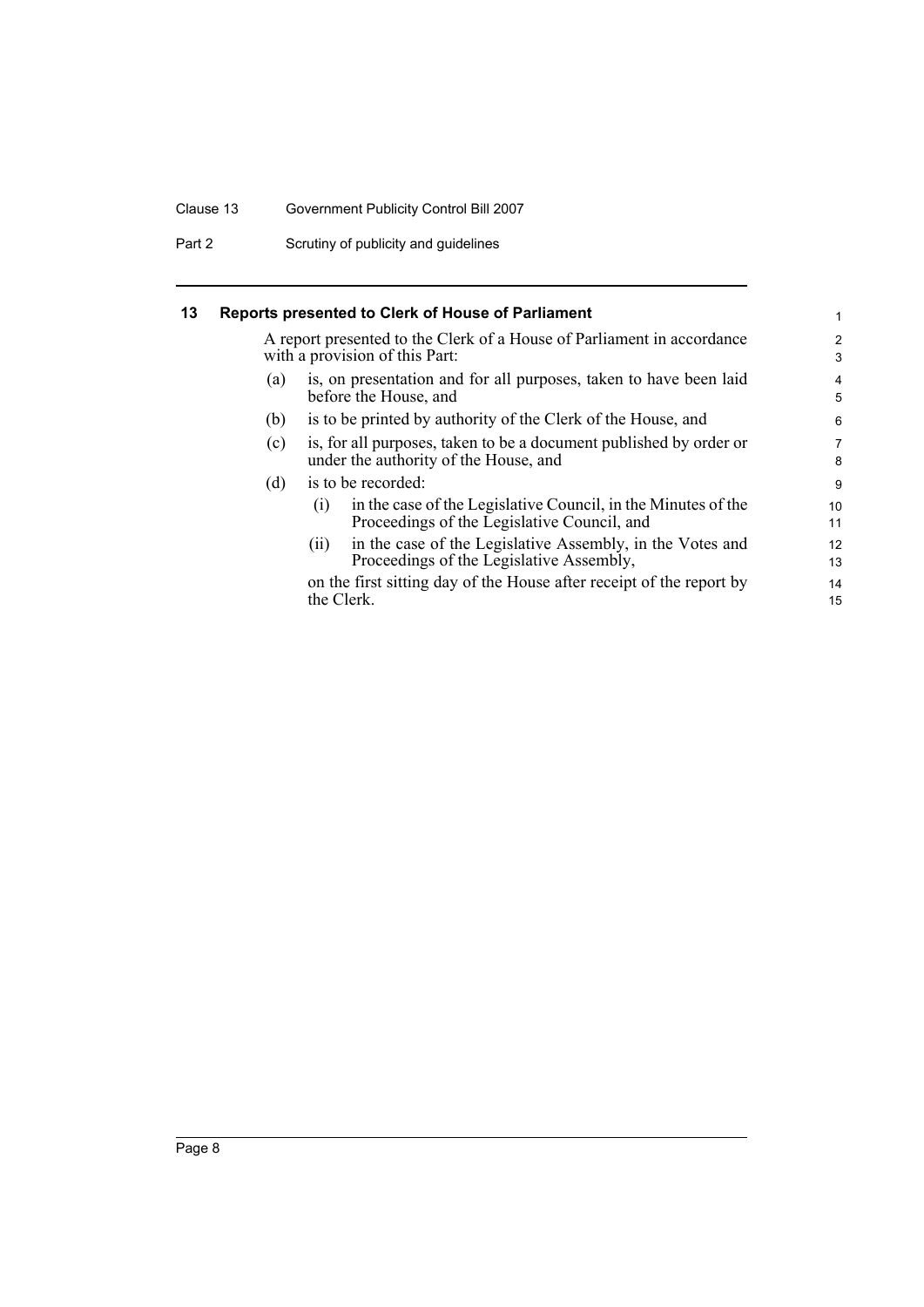Government Publicity Control Bill 2007 Control Bill 2007 Clause 14

Miscellaneous **Part 3** 

1

### <span id="page-14-0"></span>**Part 3 Miscellaneous**

#### <span id="page-14-1"></span>**14 Regulations**

(1) The Governor may make regulations, not inconsistent with this Act, for or with respect to any matter that by this Act is required or permitted to be prescribed or that is necessary or convenient to be prescribed for carrying out or giving effect to this Act.

#### (2) In particular, the regulations may make provision for or with respect to:

- (a) requiring the making, keeping and auditing of records of expenditure by public authorities on government publicity, and
- (b) requiring or otherwise providing for the production, examination and copying of those records, and
- (c) the exemption of any public authority or of any act, matter or thing from all or any of the provisions of this Act, and
- (d) the disciplinary proceedings or disciplinary action that may be taken against any officer of a public authority responsible for a failure to meet the guidelines or the requirements of this Act.
- (3) A regulation under subsection (2) (c) may be made only on the recommendation of the Auditor-General.

#### <span id="page-14-2"></span>**15 Review of Act**

- (1) The Minister is to review this Act to determine whether the policy objectives of the Act remain valid and whether the terms of the Act remain appropriate for securing those objectives.
- (2) The review is to be undertaken as soon as possible after the period of 5 years from the date of assent to this Act.
- (3) A report on the outcome of the review is to be tabled in each House of Parliament within 12 months after the end of the period of 5 years.